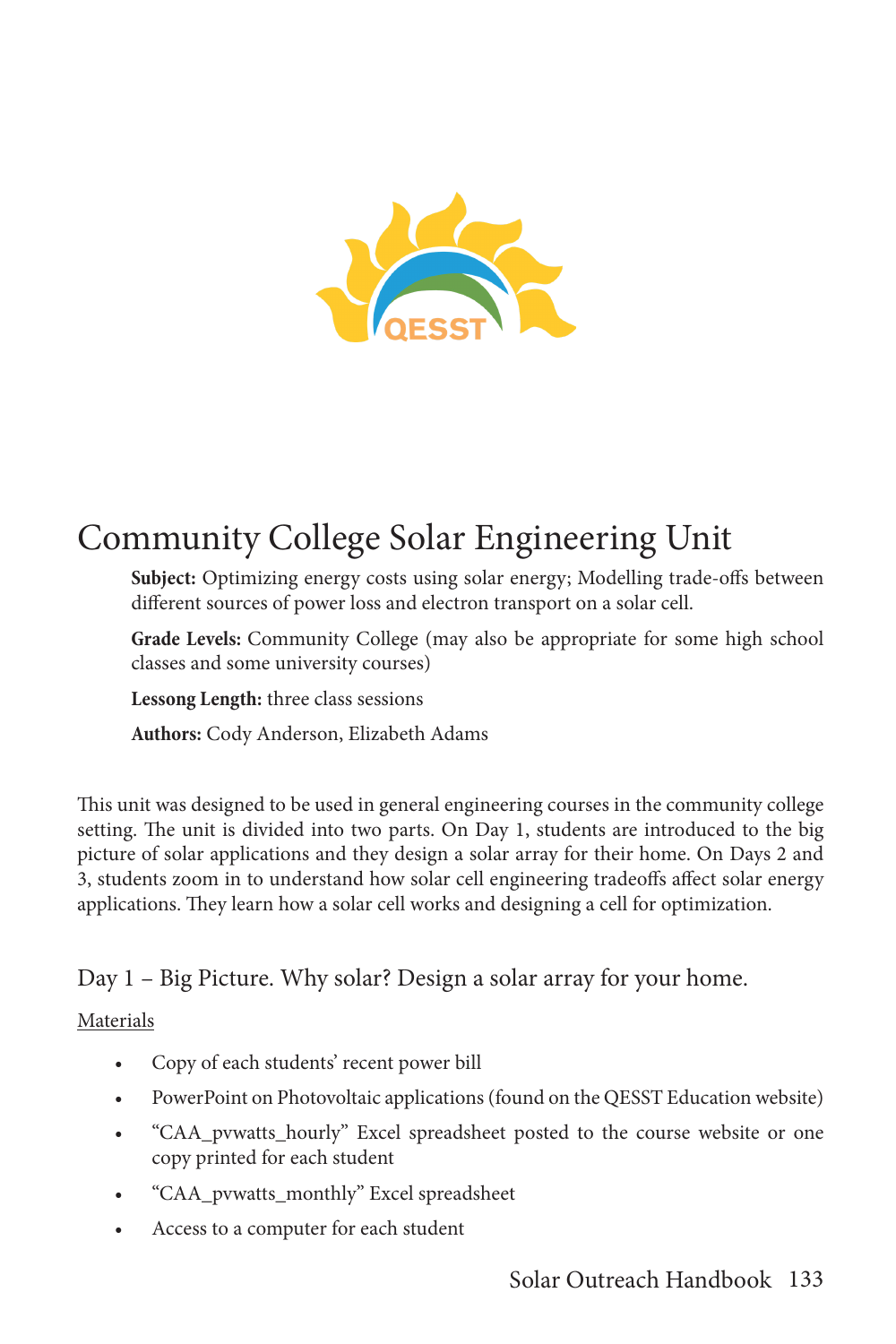- Copy of the PVWatts Caltulator Assignment for each student (see document in Appendix for this lesson).
- Copy of the Utility Bill Review in-class worksheet for each student (see document in Appendix for this lesson).

Opener: Utility Bill Review

Students partner up and compare their power bills. They discuss reasons for differences in energy use and cost.

Lecture: Photovoltaic applications (The PowerPoint for this lecture can be found on the QESST Education website)

Assignment: PVWatts\_Calculator

- In-class, students complete Part 1, which is sizing a solar array for their home through the PV Watts Calculator
- As homework, students complete Part 2, which is using Excel to analyze the Monthly and Hourly outputs from the PV Watts Calculator

## Day 2 - PV mechanics. Details on how the solar cells work. Front grid design optimization.

**Materials** 

- Day 1 homework
- PowerPoint on PV Mechanics found on the QESST Education website
- Copies of the Front Grid assignment for each student (attached at end)
- Front\_Grid\_Optimization Excel spreadsheet found on the QESST Education website
- Competition\_Spreadsheet Excel found on the QESST Education website

Students bring in: Day 1 homework

Opener: Review the Excel analysis

Lecture: PV\_mechanics (The PowerPoint for this lecture can be found on the QESST Education website)

Assignment: Front\_Grid\_assignment

- In-class, students complete Part 1, where they draw their own front grid designs, partner up, compute power losses from their drawings, and compare results with each other.
- As homework, students complete Part 2, which is using Excel to inform their front grid designs and developing their most efficient design.
- Note: See the Designing a Solar Cell to Optimize Efficiency in the Outreach Activity section of this book for another description of how to enact this activity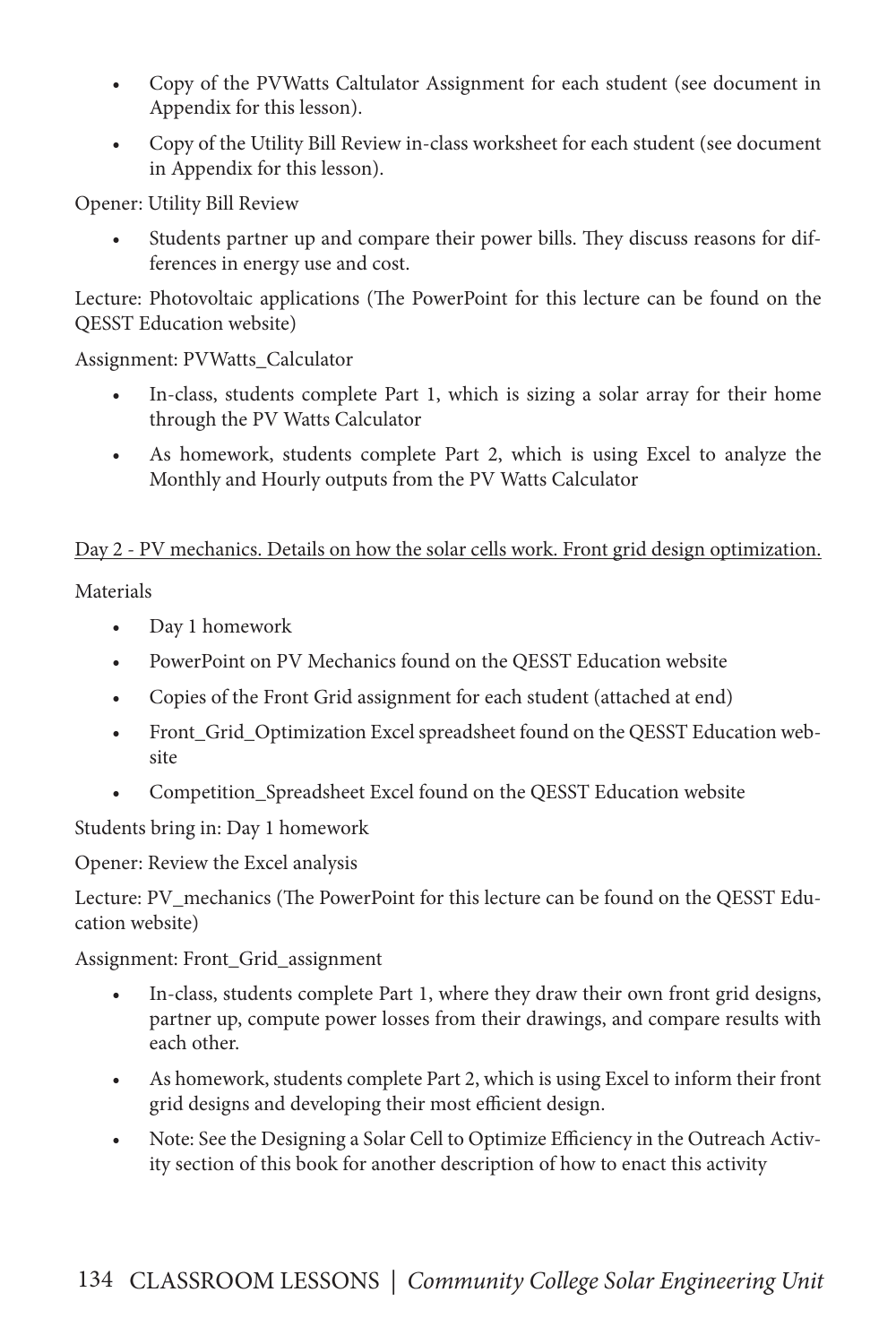### Day 3 (only the first 20 minutes of class) – Front grid optimization and competition

Materials and Resources

- Day 2 homework
- "Competition\_Spreadsheet" Excel
- Copy of the Front Grid Assignment for each student

Students bring in: Day 2 homework

Opener: Review the Excel analysis

Competition: Using the "Competition\_Spreadsheet," have students share the parameters for their optimal design and see who demonstrates the smallest power loss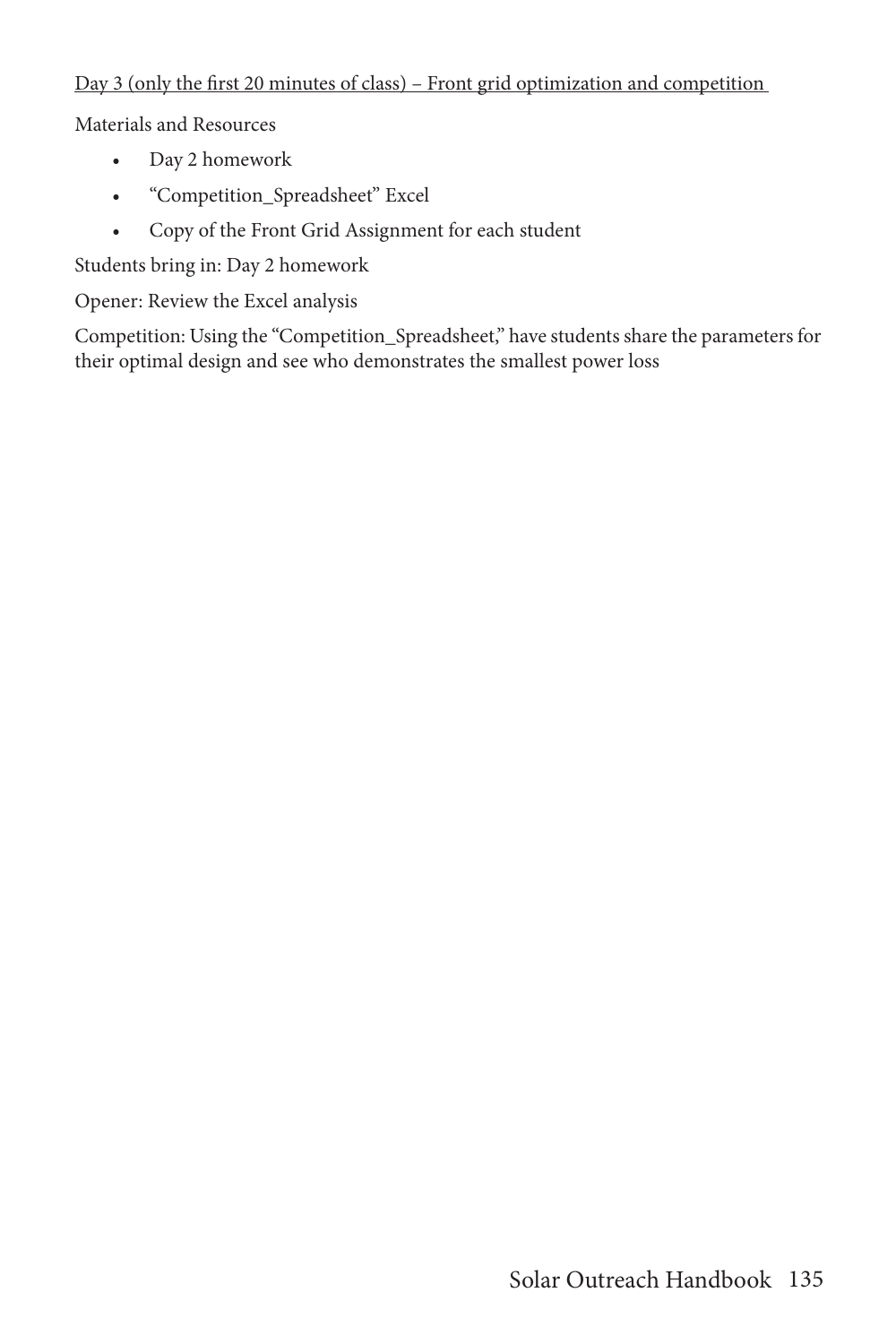# In-Class Activity - Utility Bill Review

Partner up with your neighbor and review the power bills you brought in. Provide thoughtful responses to the following questions using proper grammar and complete sentences.

A) Fill in the table with data from the two bills. For the last column, compute the true cost of the energy (remove the costs of service charges and taxes)

| Location                       |  |
|--------------------------------|--|
| l Date                         |  |
| Total Energy Use [kWh]         |  |
| Total cost [\$]                |  |
| Average cost per kWh [\$/kWh]] |  |

B) What could account for the differences between the two bills? Include as many reasonable factors you can think of. Which of these factors might be most/least important?

C) Describe (in your own words) what you are paying for when you pay this bill (Power? Energy? Electricity?). How do you know?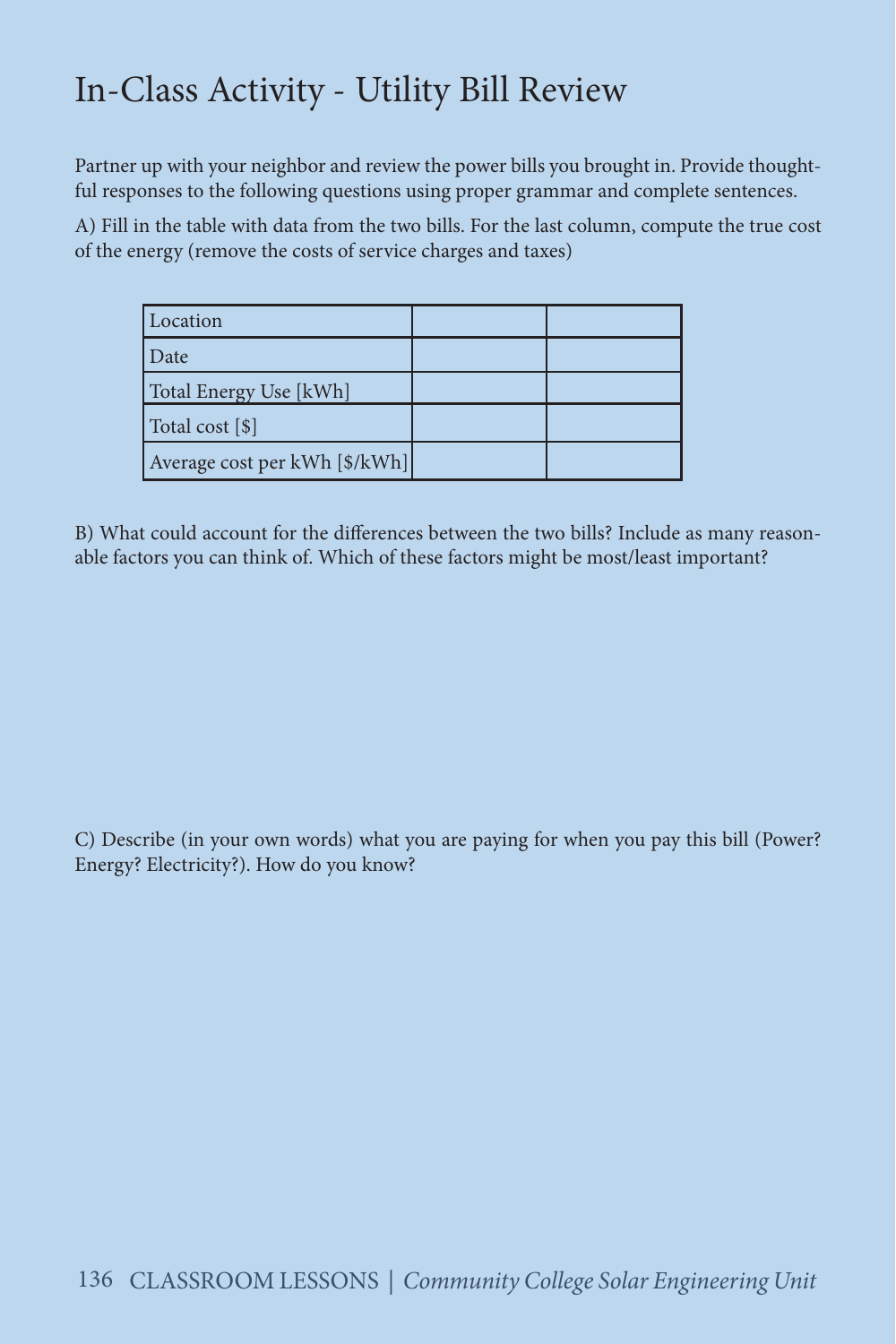*This assignment consists of two parts. The first will be completed in-class and the second as a homework assignment. Submit all parts together next class period.*

## Part 1: Construct a model solar array for your house

Access the National Renewable Energy Laboratory (NREL) PVWatts Calculator and use it to design a PV array for your home:

### PVWatts.NREL.gov

If you have questions about what is required for the different inputs, look for the information icon.

Record your input values here (including units). Write notes to justify your choices.

| Zip code                                            |  |
|-----------------------------------------------------|--|
|                                                     |  |
| Solar resource data                                 |  |
| DC System size                                      |  |
| Module type                                         |  |
| Array Type                                          |  |
| <b>System Losses</b>                                |  |
| Tilt                                                |  |
| Azimuth                                             |  |
|                                                     |  |
| DC to AC Ratio                                      |  |
| <b>Inverter Efficiency</b>                          |  |
| Ground Coverage Ratio<br>(for 1-axis tracking only) |  |
| <b>Initial Economics</b>                            |  |
| System Type                                         |  |
| Average cost of electricity from utility bill       |  |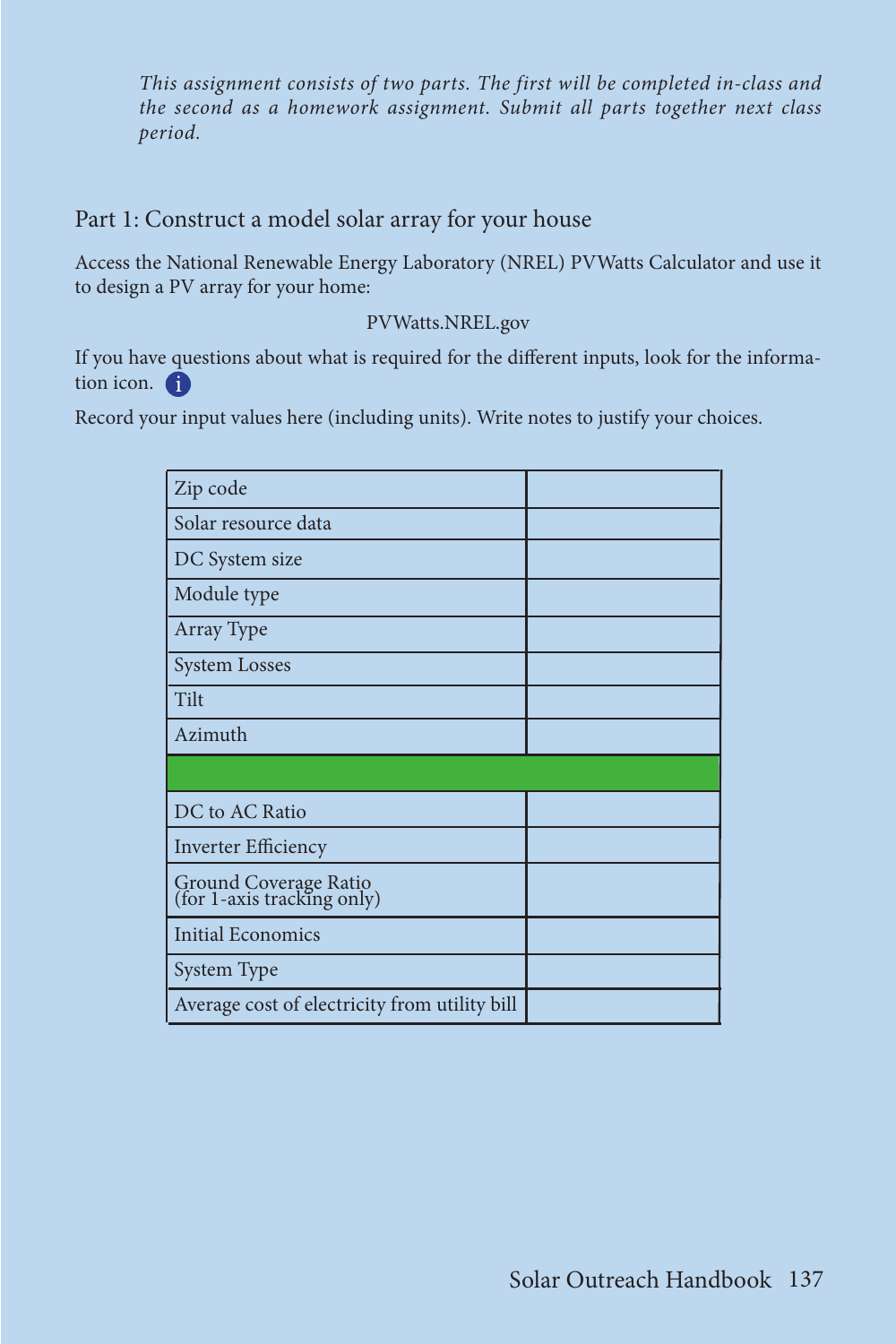## Part 2: Analyze the energy output results

### Output Data Analysis

Download the output results (both Monthly and Hourly). Open these files and save them as .xlsx files.

### PVWatts\_Monthly.xlsx

A) Define each of the output column parameters below:

| AC System Output (kWh)           |  |
|----------------------------------|--|
| Solar Radiation (kWh/m2/day)     |  |
| Plane of Array Irradiance (W/m2) |  |
| DC Array Output (kWh)            |  |
| Value (\$)                       |  |

B) Identify the month of maximum AC system

output and plane of array irradiance.

C) Identify the month of minimum AC system

output and plane of array irradiance.

D) Plot AC system output on the primary y-axis, plane of array irradiance on the secondary y-axis, and months on the x-axis. Label the axes in your own words (e.g. translate "Plane of array irradiance" to something more understandable)

E) In a text box near the plot, type up a short paragraph (4-6 sentences) caption for your plot. The caption must clearly describe the "story" your plot is telling.

F) Print out a page showing the plot and caption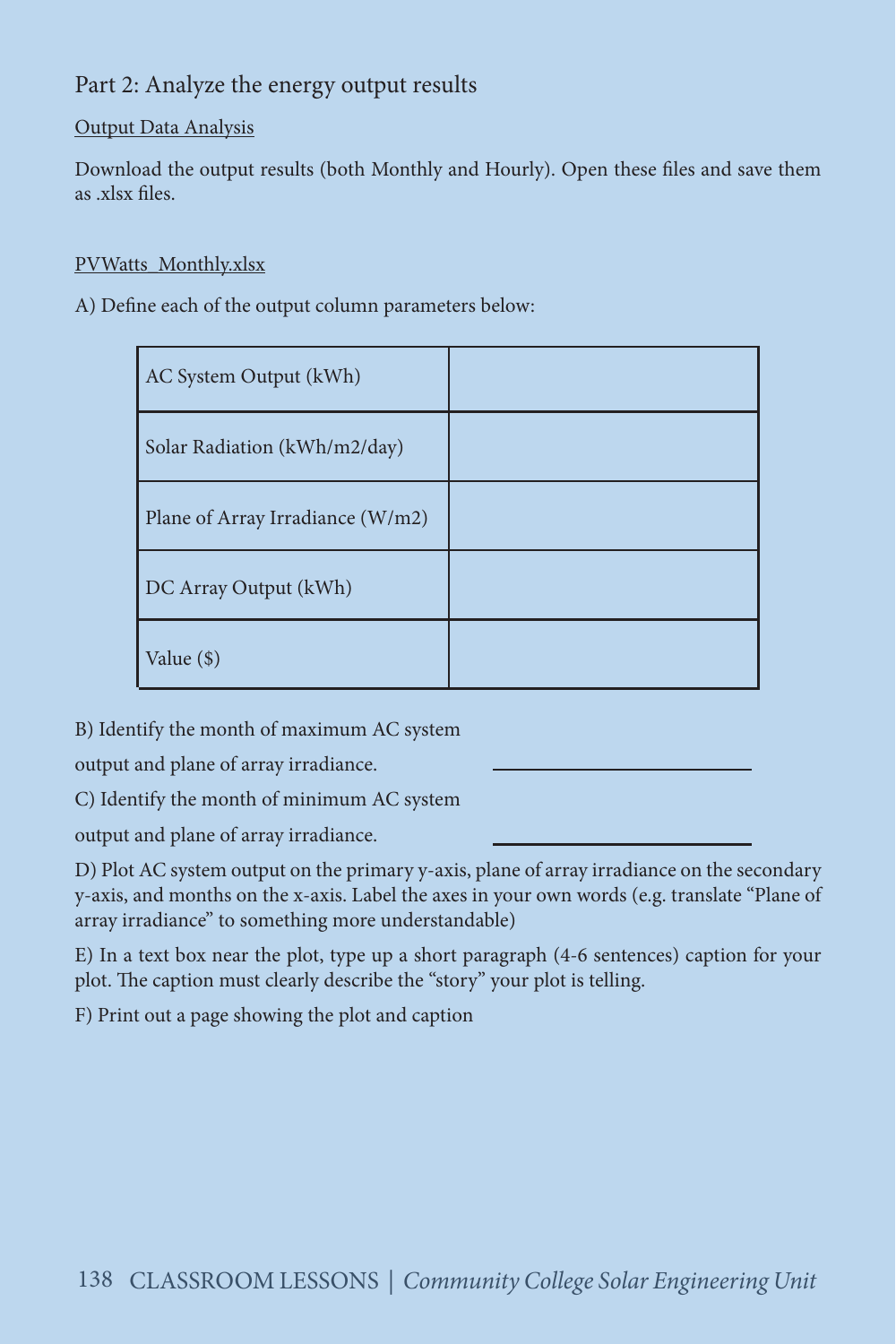### PVWatts\_Hourly.xlsx

A) Define the output column parameters listed below:

| Beam Irradiance (W/m2)           |  |
|----------------------------------|--|
| Diffuse Irradiance (W/m2)        |  |
| Plane of Array Irradiance (W/m2) |  |
| Ambient Temperature (Celsius)    |  |
| Cell Temperature (Celsius)       |  |

B) Use Excel functions to find the maximum ambient temperature occurring during the year. Fill in the results below.

| Max Ambient Temp. | Month | Day | Hour |
|-------------------|-------|-----|------|
|                   |       |     |      |

Does the timing of the maximum ambient temperature correspond with the month your system generated the most electricity? Below, explain why the timing of these two is close (or far) apart:

 $\mathcal{L}_\text{max}$  and  $\mathcal{L}_\text{max}$  and  $\mathcal{L}_\text{max}$  and  $\mathcal{L}_\text{max}$  and  $\mathcal{L}_\text{max}$  and  $\mathcal{L}_\text{max}$ \_\_\_\_\_\_\_\_\_\_\_\_\_\_\_\_\_\_\_\_\_\_\_\_\_\_\_\_\_\_\_\_\_\_\_\_\_\_\_\_\_\_\_\_\_\_\_\_\_\_\_\_\_\_\_\_\_\_\_\_\_\_\_\_\_\_\_\_\_\_\_\_

C) Create TWO scatter plots with AC system output on the primary y-axis and hours on the x-axis:

- For the month you identified producing the maximum AC system output
- For the month you identified producing the minimum AC system output.
- Set the y-axis limits to be the same on each plot. Include proper titles and axes labels

D) In a text box near the two plots, type up a short paragraph (5-7 sentences) caption. The caption must summarize the story that each plot is telling and compare results between the two.

E) Print out a page showing the caption and two plots

To turn in:

This written assignment (all three sheets) with completed definitions and all questions answered

Printed page showing caption and plot for the Monthly data Printed page showing caption and plots for the Hourly data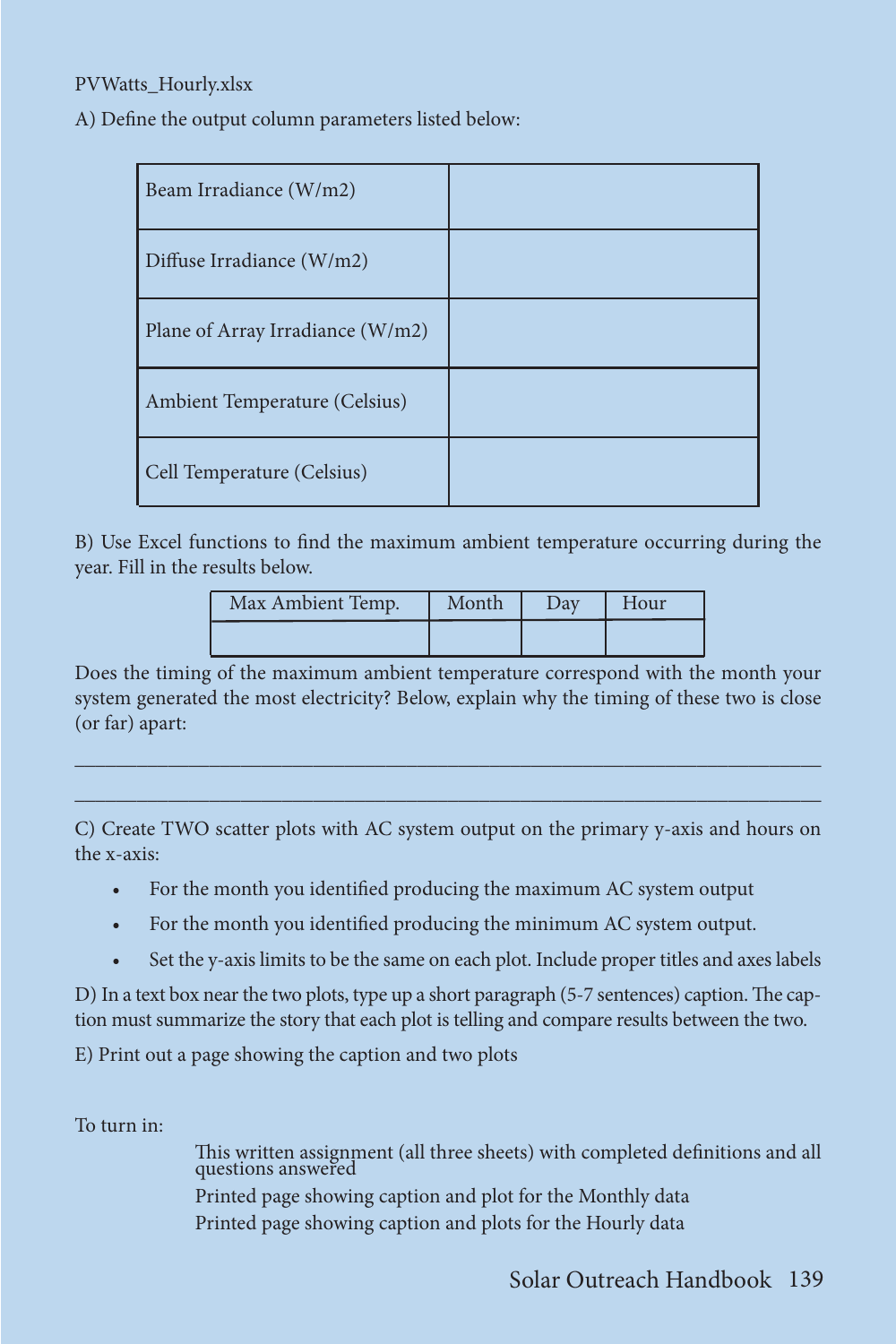# Front Grid Optimization

In this assignment, our goal is to optimize the front grid design of a solar cell to minimize power loss. We will do this by drawing our own custom designs and estimating power loss, then using a spreadsheet to develop a better design.

The power loss [%] associated with the front panel design of a solar cell can be mathematically modeled as shown below. Note that this excludes power loss due to busbar resistance (negligible) and due to contact resistance (cannot be modeled well). These equations assume equal finger spacing throughout cell.

$$
\begin{aligned} \mathbf{P}_{\mathrm{loss}} &= \mathbf{P}_{\mathrm{loss,emitter}} + \mathbf{P}\mathbf{I}_{\mathrm{oss,fngers}} + \mathbf{P}_{\mathrm{loss,shading}} \\ \mathbf{P}_{\mathrm{loss,emitter}} &= \left(\mathbf{S}_{\mathrm{f}}^{2} \begin{array}{c} \mathbf{J}_{\mathrm{mp}} \\ \mathbf{D}_{\mathrm{p}} \end{array}\right) / \left(12 \begin{array}{c} \mathbf{V}_{\mathrm{mp}} \\ \end{array}\right) \\ \mathbf{P}_{\mathrm{loss,finger}} &= \left(\mathbf{L}_{\mathrm{f}}^{2} \begin{array}{c} \mathbf{S}_{\mathrm{f}} \end{array}\right)_{\mathrm{mp}} \begin{array}{c} \rho \end{array} / \left(3 \begin{array}{c} \mathbf{W}_{\mathrm{f}} \end{array}\mathbf{d}_{\mathrm{f}} \begin{array}{c} \mathbf{V}_{\mathrm{mp}} \\ \end{array}\right) \\ \mathbf{P}_{\mathrm{loss,shading}} &= \mathbf{A}_{\mathrm{shaded}} / \mathbf{A}_{\mathrm{cell}} \end{aligned}
$$

For our solar cell design, we are able to adjust a handful of the parameters:

- Finger spacing  $(S_f)$  can vary to any width you select. This parameter plays into all three of the power loss terms.
- Finger Width  $(w_f)$  must be at least 50  $\mu$ m due to manufacturing constraints.
- Definitions of parameters  $S_f$  = finger spacing [mm]  $L =$  finger length  $[mm]$ J mp = current density at max power  $V_{mn}$  = voltage at max power  $\rho$  = metal conductivity  $p =$  emitter sheet resistivity  $d_f$  = depth of finger  $w_f$  = width of finger  $A_{\text{cell}}$  = surface area of cell  $A<sub>shaded</sub>$  = shaded surface area
- Busbar spacing/finger length (L) can be any size you choose. Busbars should be spaced evenly and the finger length sized accordingly.

For the rest of the parameters, we will use typical values for a solar cell:

- $J_{mp} = 0.35$  mA/mm2
- $V_{\text{mp}} = 0.5 \text{ V}$
- $\rho = 3x10-5 \Omega$ ·mm
- $p = 60 \Omega$
- $d_f = 0.02$  mm
- Busbar width  $= 2$  mm
- Acell for the given cell is 150mm x 150mm, minus the corner cutouts
- Ashaded can be estimated as  $A_{\text{shaded}} = A_{\text{busbar}} + w_f / S_f (A_{\text{cell}} A_{\text{busbar}})$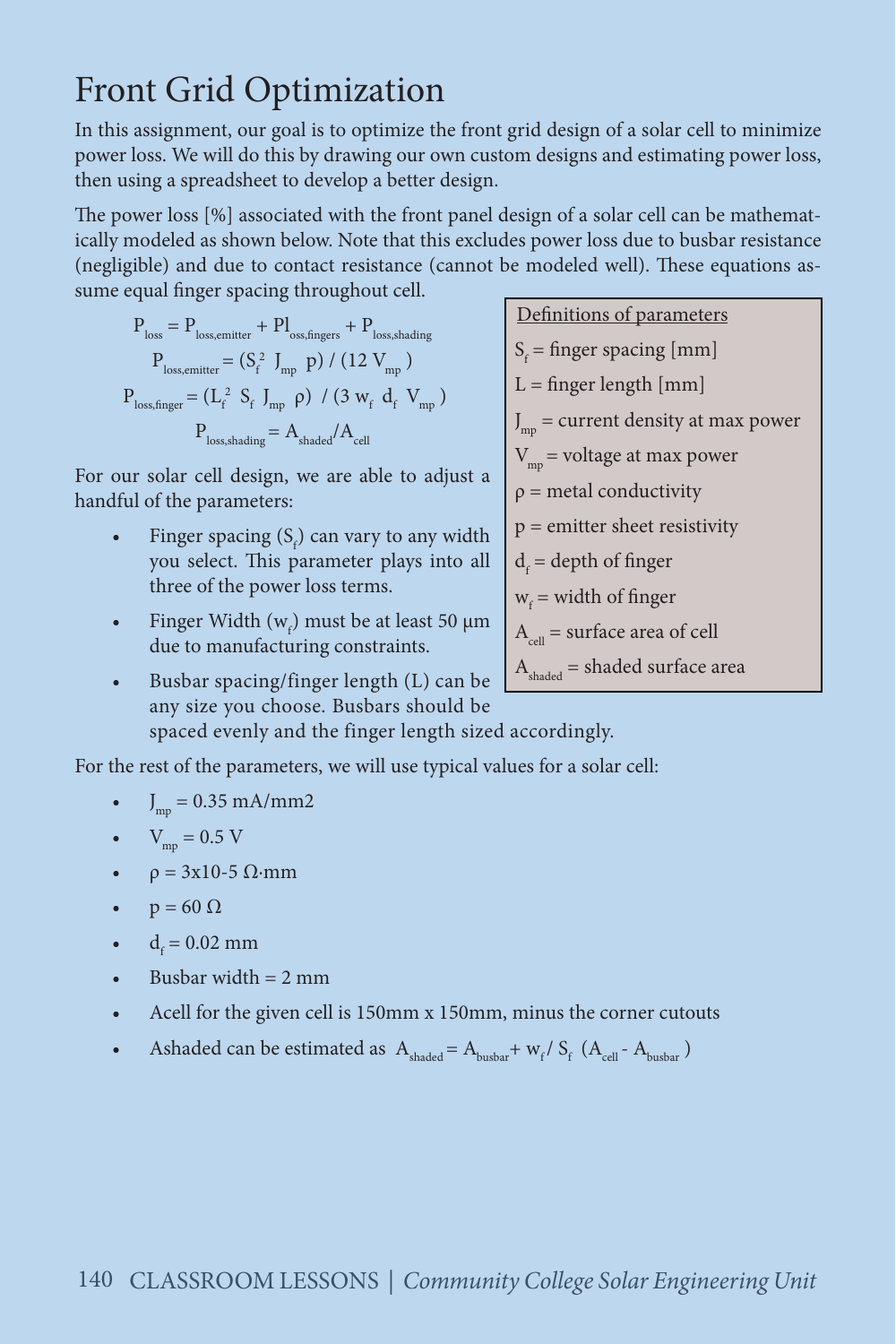Part 1: In-class assignment

- 1) Form a team of two
- 2) Discuss with your partner the impacts of each of the adjustable parameters (e.g. What happens if we space the fingers further apart? How does it impact each of the three power loss terms? How does it impact the total power loss?).
- 3) Each person take a copy of the front panel grid paper, ruler, red pen, and black pen. Choose the number of busbars that you will want to draw (between 1 and 8) (pick a number different from your partner)
- 4) Follow the instructions on the following page to draw your first front grid design
- 5) After drawing your design, compute power loss using the given equations. Verify that your units work out (note:  $1 V = 1 A·Ω$ ). Check your partner's work.
- 6) Discuss with your partner and write short answers the following questions. Take special note of the tradeoffs that exist:
	- a. What are the impacts of increasing finger spacing?
	- b. What are the impacts of increasing finger width?
	- c. What are the impacts of having more busbars?
	- d. To which parameter(s) are your power losses most sensitive? Least sensitive?
	- e. What were the power losses for each of your designs? Why do you believe one performed better than the other?
- 7) Submit your answers with both teammates' names at the top.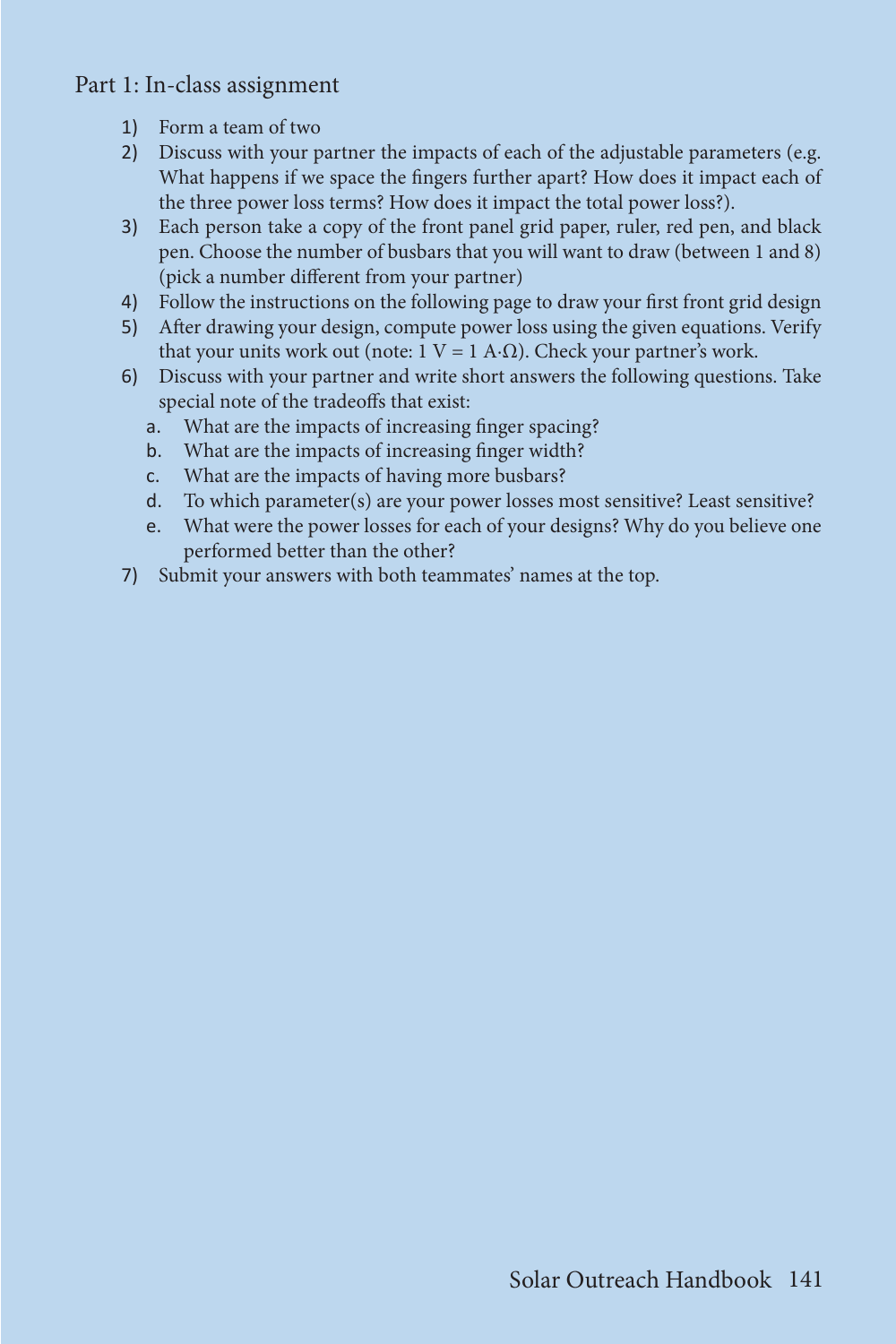## Steps for drawing a front grid design

- 1) Acquire the following:
- Copy of the front panel grid paper
- Straightedge
- Black marker
- Red pen
- 2) Decide how many busbars you'd like to use (between 1 and 8). All the busbars we will draw should run vertically and be evenly spaced. The example to the right was done using four busbars (black lines).



3) Compute the spacing of the busbars. Use the following table to help you (if you choose a different # of busbars, follow the pattern shown). The busbar spacing is based on a 150mm-wide solar cell and rounded to the nearest mm.

| $#$ busbars                                                  |       |     |                                                    |      |
|--------------------------------------------------------------|-------|-----|----------------------------------------------------|------|
| Fraction of solar cell reached<br>by each side of the busbar | 1/2   | 1/4 | 1/6                                                | 1/16 |
| Busbar spacing from left edge of cell                        | 75 mm |     | $38 \text{ mm}$   $25 \text{ mm}$   $9 \text{ mm}$ |      |
| Busbar spacing from each other                               |       |     | 76 mm   50 mm   18 mm                              |      |

- 4) Draw your busbars in black marker. The width of each busbar is set at 2 mm, which is one cell's width on the grid paper.
- 5) Choose a finger spacing  $(S_f)$  between 1 mm and 10 mm. Draw your fingers in red pen.
- 6) Don't worry about how wide the red pen lines appear on your drawing. You can simply declare any finger width  $(w_f)$  you'd like ( $\geq$ 0.05 mm).
- 7) Next to your design, write down the values for  $S_\rho w_f$ ,  $L_\rho$  and  $A_{\text{busbar}}$ .
- 8) You have already chosen  $S_f$  and  $W_f$
- 9) Lf is essentially the same as the busbar spacing from the left edge of cell (minus half the width of the busbar)
- 10)  $A<sub>hushar</sub>$  can be computed by realizing that all the busbars are rectangles; add all the areas of the individual busbars together.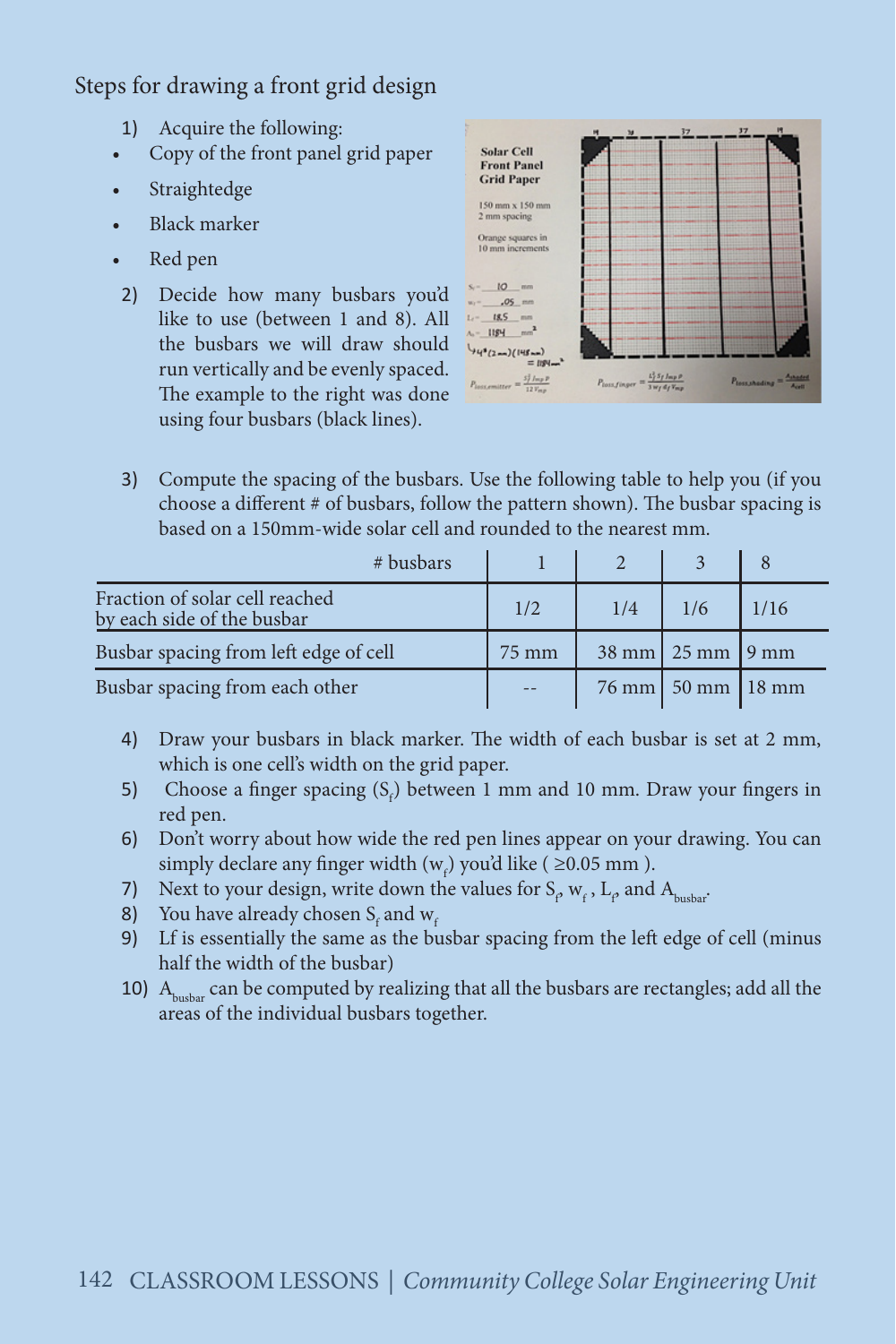## Part 2: Homework

Now that we have a feel for the grid design and the power loss equations, we will take a more systematic approach for optimizing the design. There will be a competition to see who creates the most efficient design. For you to work on individually:

- 1) Create an Excel worksheet. To the right is a zoomed-in view of the first table. Below is a broad view of what the overall spreadsheet will look like.
- At the top of the sheet, define the parameters that won't change
- Within the computation table, declare the adjustable parameters (finger width, finger length, busbar area). Let finger spacing be the independent variable, as shown.

|    | А                   | B                     | c                   | D         | E            |
|----|---------------------|-----------------------|---------------------|-----------|--------------|
|    | Constants           |                       |                     |           |              |
| 2  | $Jmp =$             |                       | $0.35$ mA/mm^2      |           |              |
| 3  | $Vmp =$             | 0.5V                  |                     |           |              |
| 4  | $rho =$             | 3.00E-05 $\Omega$ -mm |                     |           |              |
| 5  | $p =$               |                       | 60 $\Omega$ /square |           |              |
| 6  | $df =$              | $0.02$ <sub>mm</sub>  |                     |           |              |
| 7  | $A$ cell =          |                       | 21620 mm^2          |           |              |
| 8  |                     |                       |                     |           |              |
| 9  |                     | <b>4 busbars</b>      |                     |           |              |
| 10 | <b>The Original</b> | wf [mm] Lf [mm]       |                     | Ab [mm^2] |              |
| 11 |                     | 0.05                  | 18.5                | 2376      |              |
| 12 | Sf [mm]             | <b>Emitter</b>        | <b>Finger</b>       | Shading   | <b>Total</b> |
| 13 | 0.2                 | 0.0%                  | 0.0%                | 33.2%     | 33.3%        |
| 14 | 0.4                 | 0.1%                  | 0.1%                | 22.1%     | 22.3%        |
| 15 | 0.6                 | 0.1%                  | 0.1%                | 18.4%     | 18.7%        |

- With the parameters set, compute all of the power loss terms. Use appropriate cell references so you can easily copy & paste and also adjust the parameters easily.
- Be careful with the units and format power losses as a %

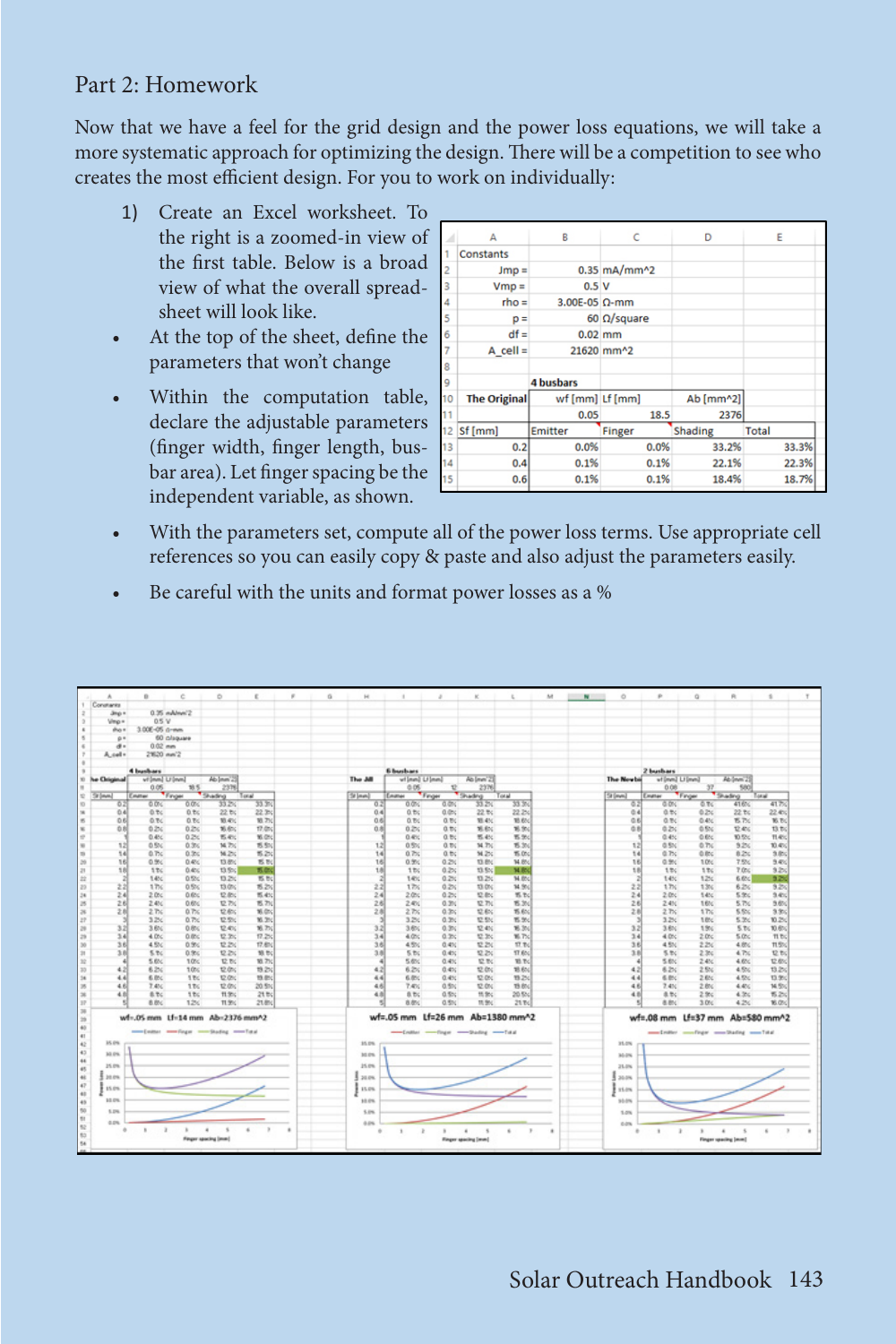- 2) Create plots of  $P_{loss}$  vs.  $S_f$ .
- See the plot below as an example. Notice how  $S_f$  is the independent variable. This allows us to see what the optimal finger spacing is for a given set of values for  $w_\rho$  $\mathop{\rm L}\nolimits_{\rho}$  and  $\mathop{\rm A}\nolimits_{\rm b}$ .
- Create at least three of these plots (use different sets of parameter values for each).



- 3) Competition.
- Based on your analysis spreadsheet, settle on what you believe is the optimal front grid design. Draw this design on a new grid paper. On the paper, list your values for  $w_{\rho} L_{f}$ ,  $A_{b}$ , and  $S_{f}$
- At the start of next class, we will compare everyone's results and see who has the most efficient design.

Submissions. Submit the following two items:

- 1) On the course website, upload your completed spreadsheet (with 3+ plots showing)
- 2) On paper, submit your hand-drawn optimal front grid (with parameters listed)